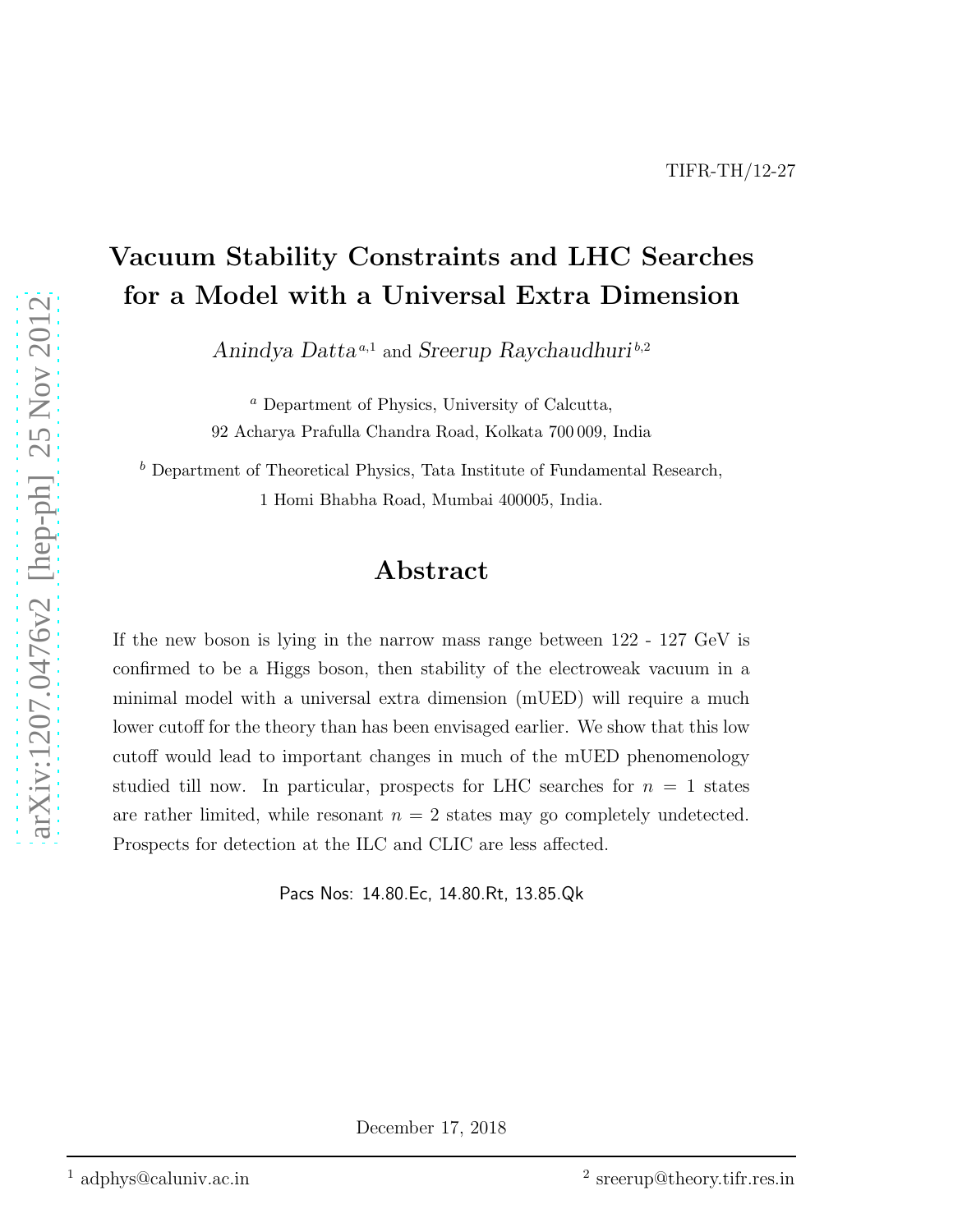The Higgs sector has long been regarded as an Achilles heel for the Standard Model (SM), inasmuch as it calls for the induction of elementary scalar fields, for which there was not a shred of experimental evidence at the time when the SM was developed. Moreover, as soon as we attempt to embed the SM in a higher gauge symmetry, the mass of such an elementary scalar becomes unstable, and new physics has to be invoked to restore the model to consistency. Despite these obvious drawbacks, the simplicity of the Higgs model for electroweak symmetry-breaking has been attractive enough for it to be taken with all seriousness through several decades of searching for the Higgs boson. Now, at long last, it seems that a neutral Higgs boson of mass around 125 GeV has been discovered at the LHC [\[1\]](#page-16-0). Precise knowledge of the Higgs boson mass means that the last unknown parameter in the SM is now known, and since each particle mass in the SM is related to a coupling constant, this also means that all the interactions in the SM are fully known. More specifically, if  $M_H \approx 125 \text{ GeV}$ , then the Higgs boson self-coupling  $\lambda$  is given, at the electroweak symmetry-breaking scale, by  $\lambda = M_H^2/2v^2 \approx 0.129$ .

Assuming that the discovered boson is a Higgs boson, as predicted in the SM and most of its extensions, the experimental data tell us that its mass must lie in the range 122 − 127 GeV [\[1,](#page-16-0) [2\]](#page-16-1). As it happens, this is a range where the Higgs boson leads a somewhat precarious existence, for as we increase the energy scale Q above the electroweak scale, there is a tendency for the running coupling  $\lambda(Q)$  to be driven to smaller and smaller values, eventually becoming negative. If this happens, the scalar potential becomes unbounded from below, or, in the usual jargon, the electroweak vacuum becomes unstable. In the SM, however, this could happen at an energy scale in the ballpark of  $10^{11}$  GeV  $[3]$  — which is well above the energy scale at which any present or foreseeable terrestrial experiment can be done. Presumably, some new physics will appear at a high scale before this point of instability is reached, and the vacuum of the new theory will be stable — obviously this would not be directly verifiable by experiment, but we can take the corresponding scale as the cutoff when calculating quantum corrections in the SM framework.

Since the scale where the new physics must appear is far below the Planck scale, a Higgs boson discovery in the range  $122 - 127$  GeV could indicate the existence of new physics beyond the SM. However, no definitive statement can be made in the frame work of the SM unless we have a more precise determination of the top quark pole mass [\[4\]](#page-16-3). More interestingly, the presence of new particles and interactions at or around the electroweak scale in models which go beyond the SM can lead to considerable changes in the running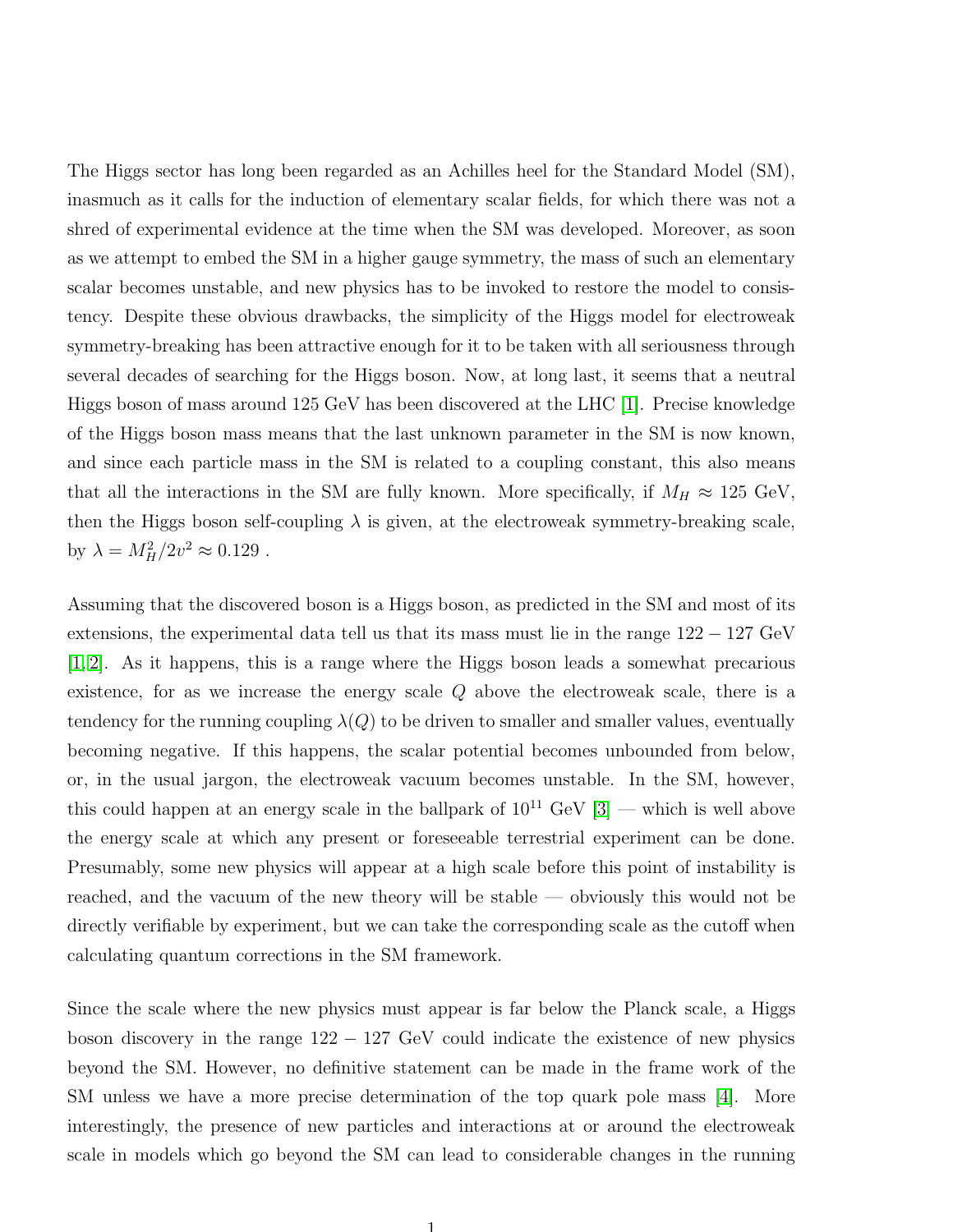of the SM parameters, including the scalar self-coupling  $\lambda(Q)$ . Perhaps the most dramatic manifestation of this happens in miminal models with a universal extra dimension (mUED), in which a whole set of Kaluza-Klein (KK) excitations of the SM particles appears every time we cross a threshold  $Q \approx n/R$ , where  $n \in \mathbb{Z}$  and R is the radius of compactification [\[5\]](#page-16-4). In such models, the coupling constants run much faster than in most other scenarios, following a power-law behaviour  $[6,7]$  $[6,7]$  rather than the slower logarithmic running familiar to us in the SM. This power-law running has three major consequences, viz.,

- The three gauge couplings tend to unify approximately at a scale  $Q \approx 20R^{-1}$ . Since it is usual to take  $R^{-1}$  somewhere around the electroweak scale, this would bring the grand unification (GUT) scale down to the order of 10 TeV, i.e. just beyond the kinematic reach of the LHC.
- If  $\lambda \gtrsim 0.28$  at the electroweak scale, this self-coupling grows with energy scale Q and eventually develops a Landau pole at a scale around  $45R^{-1}$ . Obviously, the cutoff of this theory cannot lie beyond this scale. This leads to the well-known triviality bound on the mUED model.
- If  $\lambda \leq 0.18$  at the electroweak scale, this self-coupling decreases with energy, until it is eventually driven to a negative value at an energy scale Q which is generally less than the GUT scale in this model. At this point, as explained above, the electroweak vacuum becomes unstable. This value of  $Q$  may, therefore, be referred to as the *vacuum* stability bound and we should require the theory to be cut off at this scale or lower.

The range  $0.18 \leq \lambda(Q_{ew}) \leq 0.28$  is a grey area, portions of which can fall under either of the above two cases depending on exact value of the top quark Yukawa coupling at the electroweak scale, and the accuracy to which the beta functions in the theory are evaluated. However, this discussion is now a purely academic one, because we know that if the Higgs boson exists, we must have  $0.12 \leq \lambda(Q_{\rm ew}) \leq 0.13$  — which means that we are definitely faced with the scenario described in the third bullet above. One therefore, needs to ask the question, what is the vacuum stability bound, beyond which the minimal UED model must be cut off, and how many KK levels are allowed to contribute to processes generated at the loop level? This issue has already been addressed in Refs. [\[7,](#page-16-6) [8\]](#page-16-7), for a somewhat larger range of allowed  $\lambda(Q_{ew})$  than the above, each of which was consistent with the then-current bounds on the mass of the Higgs boson. We revisit the bound here, in the light of the narrow window 122 − 127 GeV in which the Higgs boson mas may be presumed to lie. We have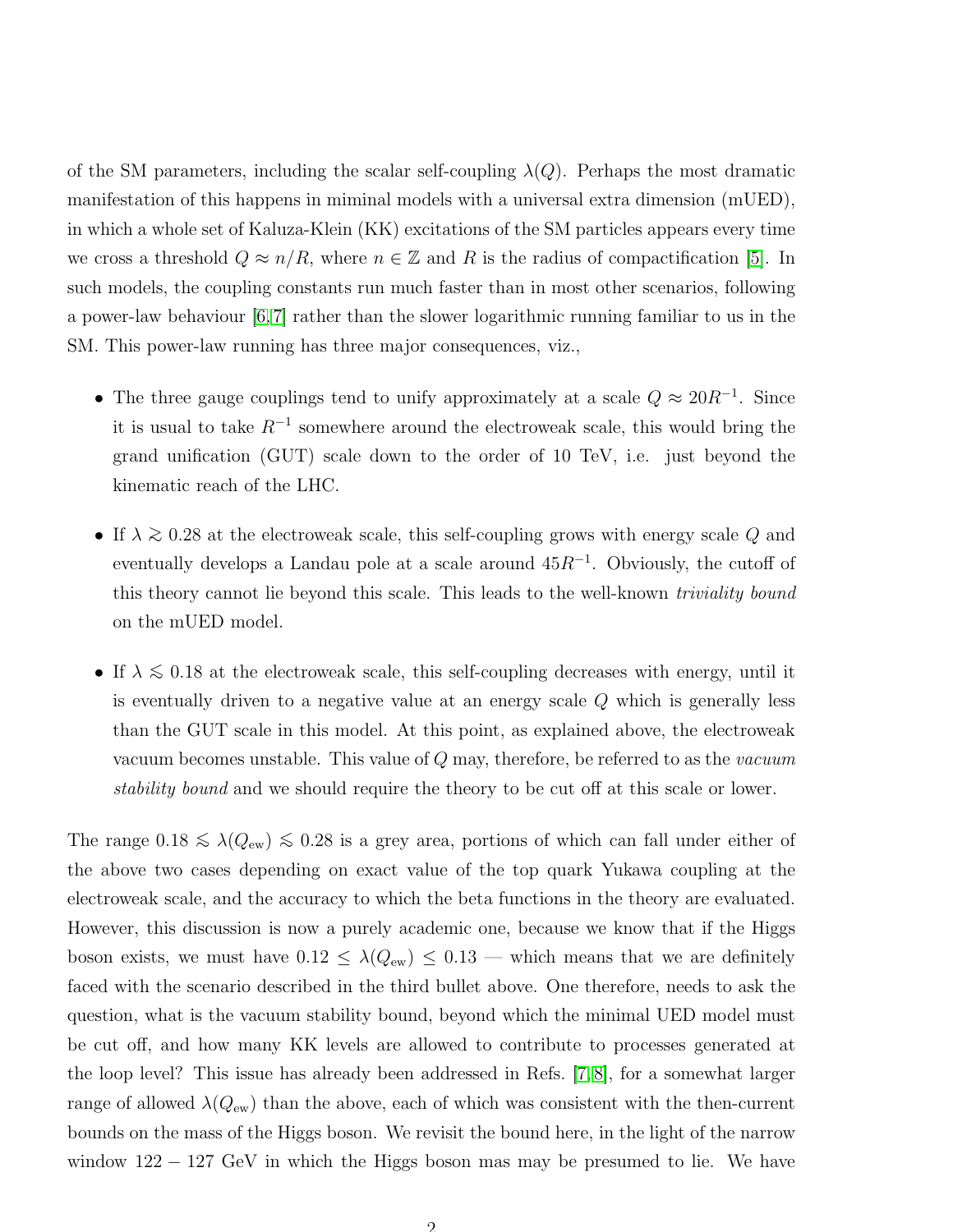used the same formulae as in Ref. [\[7\]](#page-16-6), with a top quark mass chosen to be 173.2 GeV. Our results are shown in Figure [1.](#page-3-0)

In Figure [1,](#page-3-0) we have plotted, as a function of the compactification radius  $R^{-1}$ , the ratio  $\Lambda/R^{-1} = \Lambda R$ . The (blue) shaded region shows the variation in this ratio as the mass of the SM Higgs boson is varied from 122 GeV to 127 GeV. Obviously, assuming tree-level masses, the number of KK modes with mass  $M_n = n/R$  which can participate in any process will be given by the nearest integer less than the ordinate for a given value of  $R^{-1}$ , plotted along the abscissa. It is clear that this number will only vary between 3 and 6, and can never reach higher values such as 10 and 20 without destabilising the electroweak vacuum. Variation of the top quark mass between its experimentally allowed limits results is some minor distortion of the curves shown in Figure [1,](#page-3-0) but the conclusion remains unchanged.



<span id="page-3-0"></span>Figure 1: Variation with  $R^{-1}$  of the cutoff  $\Lambda$ , presented in terms of the ratio  $\Lambda/R^{-1}$ , as permitted by stability of the electroweak vacuum.

A similar result also follows from the constraints presented in Ref. [\[8\]](#page-16-7). What has not been studied in Ref. [\[8\]](#page-16-7), however, and forms the main thrust of our work, is the serious implications such a low cutoff implies for the phenomenology of the mUED model in the context of collider searches. In the following discussions, we explore these consequences in two different contexts, viz.

- 1. electroweak precision tests; and
- 2. collider searches for mUED signatures.

Before proceeding further, we pause at this point to recall how the masses and couplings of the mUED model are generated. At the tree-level the masses  $M_n$  of all the KK excitations at the level  $n (n \in \mathbb{Z})$  are given by

<span id="page-3-1"></span>
$$
M_n^2 = M_0^2 + \frac{n^2}{R^2} \tag{1}
$$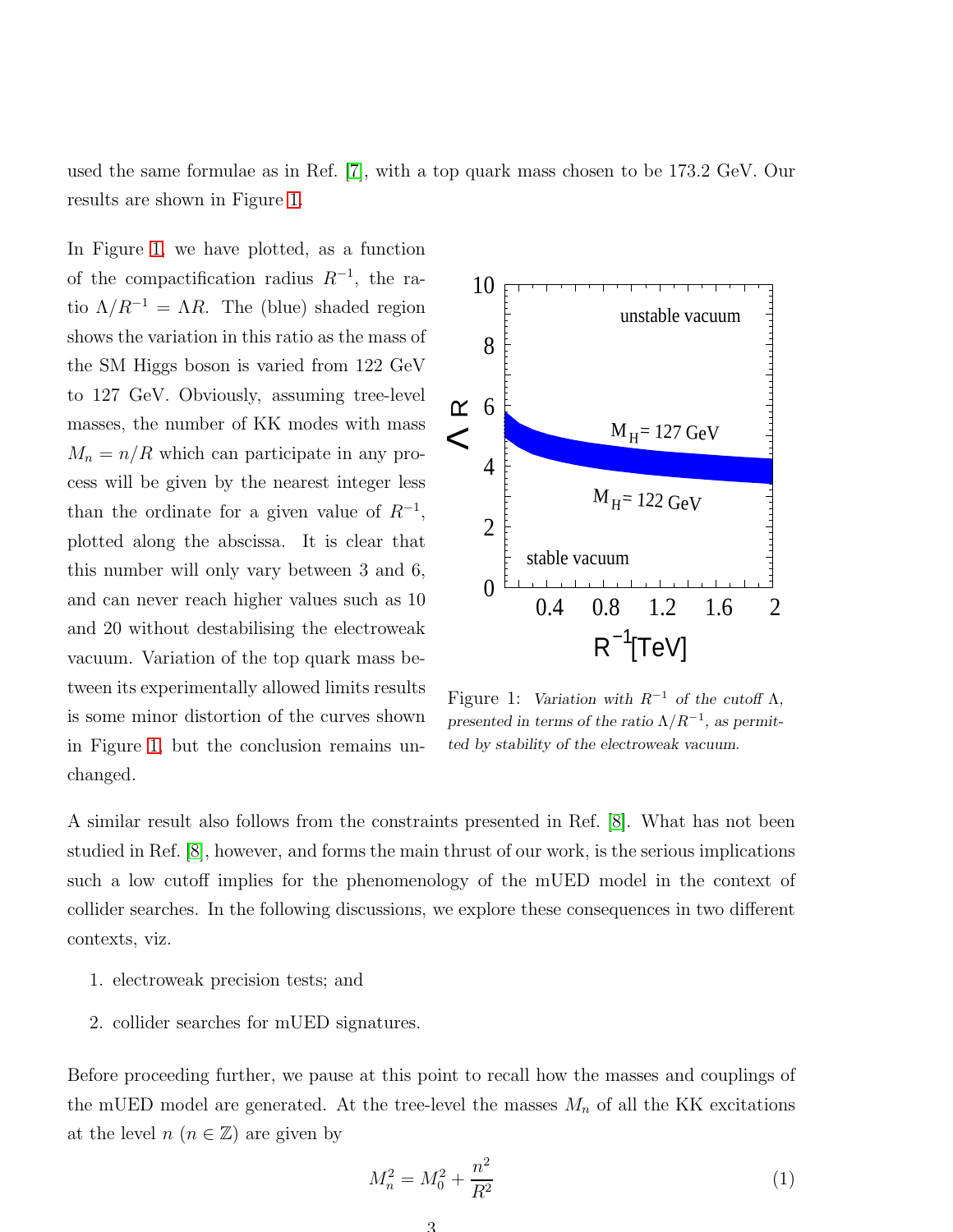where  $M_0$  is the mass of the SM excitation, which corresponds to the zero mode  $n = 0$  of the KK tower of states. The non-observation of KK states at the LEP-2 collider, running at a centre-of-mass energy around 200 GeV, tells us that the value of  $R^{-1}$  is not less than 100 GeV. This means that for  $n \geq 1$  the KK excitations all have masses in the ballpark of  $n/R$ , i.e. are almost degenerate, with a small splitting, due to the zero-mode masses  $M_0$ . However, this is not the end of the story, for each KK mass receives quantum corrections at the loop level, i.e. we should re-write Eqn. [\(1\)](#page-3-1) as

<span id="page-4-0"></span>
$$
M_n^2 = M_0^2 + \frac{n^2}{R^2} + \delta M_n^2 \tag{2}
$$

where the  $\delta M_n^2$  represents the radiative corrections at the level of as many loops as we wish to compute. Since the couplings are usually of electroweak strength, it is usually sufficient to compute the one-loop corrections. However, it is important to note that the loop momentum will run all the way up to the cutoff scale  $\Lambda$  of the theory, i.e. all the KK levels n which can be included within the scale  $\Lambda$  would contribute to the  $\delta M_n^2$  term in Eqn. [\(2\)](#page-4-0). The detailed formulae for these corrections  $\delta M_n^2$  may be found in Ref. [\[9\]](#page-16-8), and have been used for our numerical estimates. These formulae are also implemented in a software package [\[10\]](#page-16-9) to be run in conjunction with the Monte Carlo event generator CalcHEP [\[11\]](#page-17-0), and we have verified that our results are in good agreement with this package.

Generally, the phenomenological results available in the literature use a cutoff  $\Lambda \approx 20R^{-1}$ , which is consistent with the GUT scale in a mUED scenario. Now, however, we have seen that the cutoff must be much smaller, with  $\Lambda \leq 4R^{-1}$  instead. Thus, when only three or four KK levels contribute to the self-energy corrections in place of twenty, it is natural to assume that these radiative corrections will be significantly smaller than those predicted earlier. Since it is primarily the  $\delta M_n^2$  which lift the degeneracy between different states at the same n level, one may expect the states to be rather more degenerate than had been thought earlier. This is illustrated in Figure [2,](#page-5-0) where we show the variation of the  $n = 1$  masses, as a function of the ratio  $M_1/R^{-1} = M_1R$ , when  $R^{-1}$  varies from 100 GeV to 2.0 TeV.

The different coloured bands in Figure [2](#page-5-0) correspond to variation of some of the important masses in the  $n = 1$  KK spectrum of the mUED model, viz., the  $n = 1$  excitations of the gluon (g<sub>1</sub>), the light quarks (q<sub>1</sub>), the W-boson ( $W_1$ ), the electron (e<sub>1</sub>) and the photon  $\gamma_1$ . Of these, the  $\gamma_1$ , whose mass remains more-or-less exactly at  $R^{-1}$  is clearly the LKP. The thickness of the bands in the right panel corresponds, as in Figure [1,](#page-3-0) to variation of  $M_H$ over the allowed range, with the lower (upper) edge corresponding to  $M_H = 122$  (127) GeV. What strikes us immediately about the spectrum is that at the lower end, the overall splitting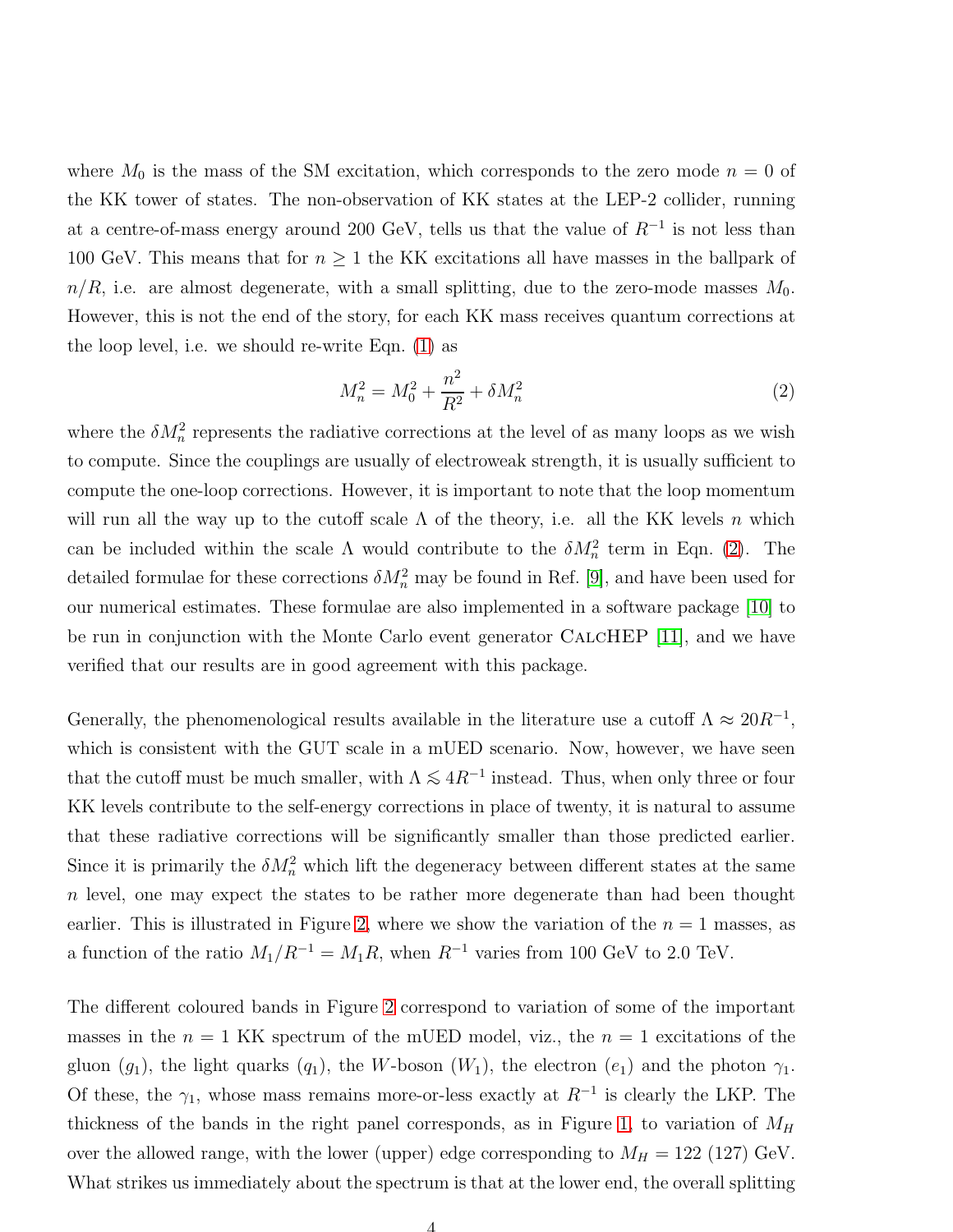

<span id="page-5-0"></span>Figure 2: Variation with  $R^{-1}$  of the masses of some of the  $n = 1$  KK excitations. The lines/bands coloured red, pink, green, blue and black correspond, respectively, to the masses of the  $g_1, g_1, W_1, e_1$  and  $\gamma_1$ . Each mass is presented as a multiple of the common scale  $R^{-1}$ . The right panel shows the spectrum with summation over the allowed number of KK levels, while the left panel shows the spectrum with summation over 20 KK levels. The yellow-shaded region in the right panel indicates the region  $R^{-1} \leq 260 \text{ GeV}$ , which is more-or-less ruled out by LEP data on the oblique parameters (see below).

between the lightest KK particle (LKP), viz., the  $\gamma_1$  and the heaviest  $n = 1$  excitation, viz., the  $g_1$ , is never more than about 17%. By contrast, if we sum the loop corrections over 20 KK levels, we would predict a maximum splitting around 30%, i.e roughly double of what we see in Figure [2.](#page-5-0) To take a concrete example, if  $R^{-1} = 500$  GeV, the mass splitting is never more than about 80 GeV, whereas if we had summed over 20 levels, we would have predicted a splitting close to 150 GeV. It is interesting that the only specific input in all of this is the newly-measured mass of the Higgs boson – the rest follows inexorably from the vacuum stability argument. Such compression of the spectrum will happen in all the KK levels, though we are most affected by the compression in the first level.

Let us now take up the consequences of this effect in the specific phenomenological contexts mentioned above. Obviously, the oldest of these constraints come from the electroweak precision tests – more specifically, from the mUED model contributions to the oblique parameters  $S$ ,  $T$  and  $U$  [\[12\]](#page-17-1). Though these have been calculated by many authors [\[13\]](#page-17-2), we use the simple and accurate formulae presented in Ref. [\[14\]](#page-17-3). Once again, we set the mass of the top quark to 173.2 GeV in our calculation. This is, in fact, an important parameter in the calculation of the oblique parameters, but we have checked that variation over the allowed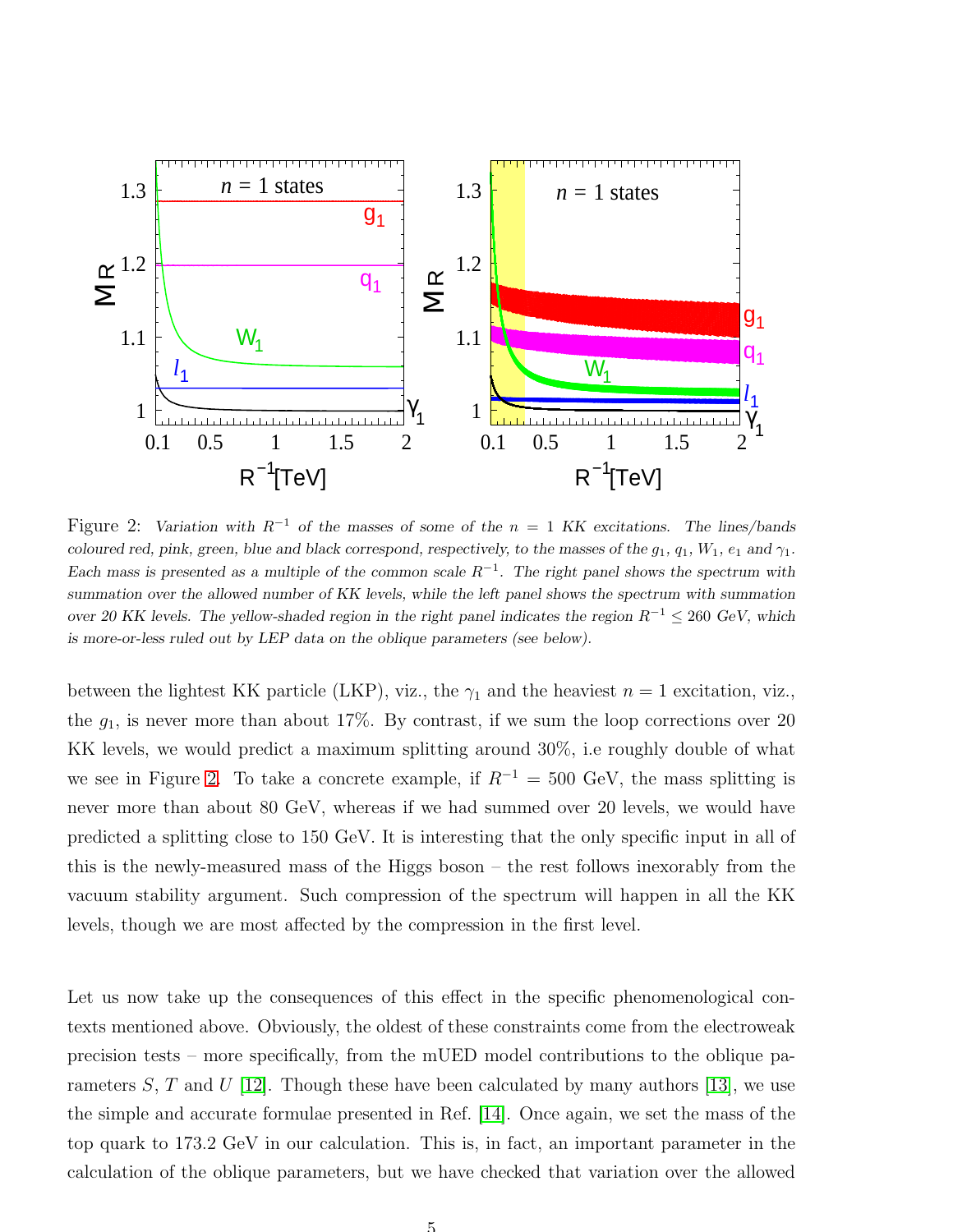

<span id="page-6-0"></span>Figure 3: Oblique parameters in the mUED model. Both panels show the mUED contributions in red (black) depending on whether the summation over KK levels is carried out to realistic (twenty) levels. The ordinate is  $T \times 10^3$  in both panels. The blue (pink) ellipses on the left panel correspond to the LEP-2 constraints at 95 (90) C.L. and the blue (pink) lines on the right panel indicate the values of ordinate for which these are crossed by the mUED contributions, i.e. all values of ordinate lower than these lines are permitted by the electroweak data at 95 (90) C.L..

experimental range produces very small effects so far as the constraints on the mUED model are concerned. It is, therefore, convenient to keep its value fixed and vary other important parameters, such as the Higgs boson mass  $M_H$  and the compactification radius R.

In Figure [3](#page-6-0) we plot the deviations  $S$  and  $T$  from the SM values, so that the SM corresponds to the origin of this graph. A glance at the left panel of Figure [3](#page-6-0) informs us that the mUED contribution to the S parameter is so small that the constraint on this model arises essentially from the T-parameter, or, to use its older equivalent, the  $\rho$ -parameter. The S parameter contributes nevertheless, to the constraint through its correlation with the Tparameter, which is obvious from the fact that the allowed regions form ellipses rather than rectangles in the plots. Thus, the limits on the mUED model may be read off from the plot by considering the intersection of the mUED plot with the 90% and 95% C.L. ellipses. If we do this, we can demand that T will be less than 1.788 (1.396) at 90 (95)% level. Now, the black plots indicate the mUED contributions when we sum over 20 levels, while the red plots indicate the same results with a realistic cutoff. The thickness of the red curves indicates the result of varying  $m_H$  over the range  $122 - 127$  GeV.

On the right panel of Figure [3,](#page-6-0) we have plotted the mUED contribution to the  $T$  parameter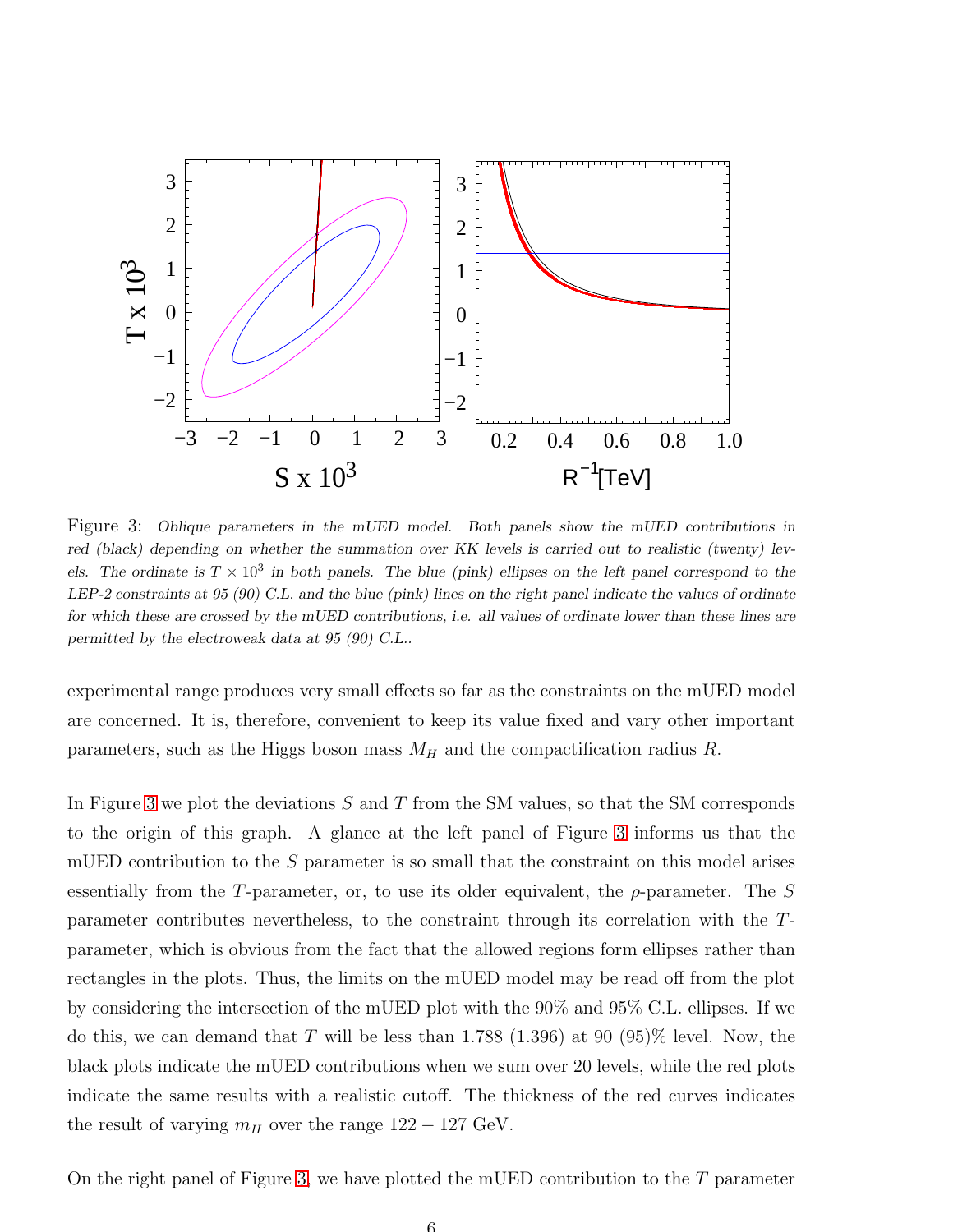as a function of  $R^{-1}$ , with red (black) curves indicating sums over realistic (twenty) levels. The difference is rather small, and hence, the imposition of vacuum stability constraints on the mUED model results in a slight decrease in the constraint on  $R^{-1}$ . The exact results are given in Table [1](#page-7-0) below.

|    | levels $95\%$ C.L.        | $99\%$ C.L. |
|----|---------------------------|-------------|
|    | $3-4$ 285 (296) 249 (261) |             |
| 20 | 310                       | 273         |

<span id="page-7-0"></span>Table 1: Lower limits (in GeV) arising from electroweak precision tests, on the compactification scale  $R^{-1}$ . The first line shows the realistic bounds, with the range corresponding to  $M_H = 122(127)$  GeV respectively, while the second line corresponds to summing over 20 levels — which is unrealistic, but consistent with earlier practice.

The numbers presented in Table [1](#page-7-0) make it clear that the compactification scale in the mUED model must lie above the electroweak scale, viz., 246 GeV. However, the difference induced by the vacuum stability constraint are rather modest, being at a level less than 10% irrespective of the mass of the Higgs boson. On the whole, therefore, we may say that electroweak precision constraints on the mUED model essentially stand, with a slight relaxation from the earlier results.

The compression of the spectrum has much more dramatic effects when we consider collider searches for the KK excitations in the mUED model. In this context, it is first worth noting that the constraints from precision electroweak data indicate that direct searches at both the LEP-2 and Tevatron colliders would fail, as pair-production of even the  $n = 1$  KK excitations is beyond the kinematic limit of these machines. It must be to the LHC, running in the range of several TeV, that we turn for these direct searches. At this point, a quick review of mUED search strategies at the LHC is needed before we can assess the impact of the compression effect on these searches.

Production modes for KK excitations at the LHC can be divided into two classes, both requiring roughly the same amount of energy, viz.,

- pair-production of  $n = 1$  modes, which requires energy in the ballpark of  $2 \times R<sup>1</sup>$ , since the masses of  $n = 1$  modes is in the ballpark of  $R^{-1}$ ;
- resonance production of  $n = 2$  modes, which requires energy in the ballpark of  $1 \times 2R^1$ , since the masses of the  $n = 2$  modes is in the ballpark of  $2R^{-1}$ .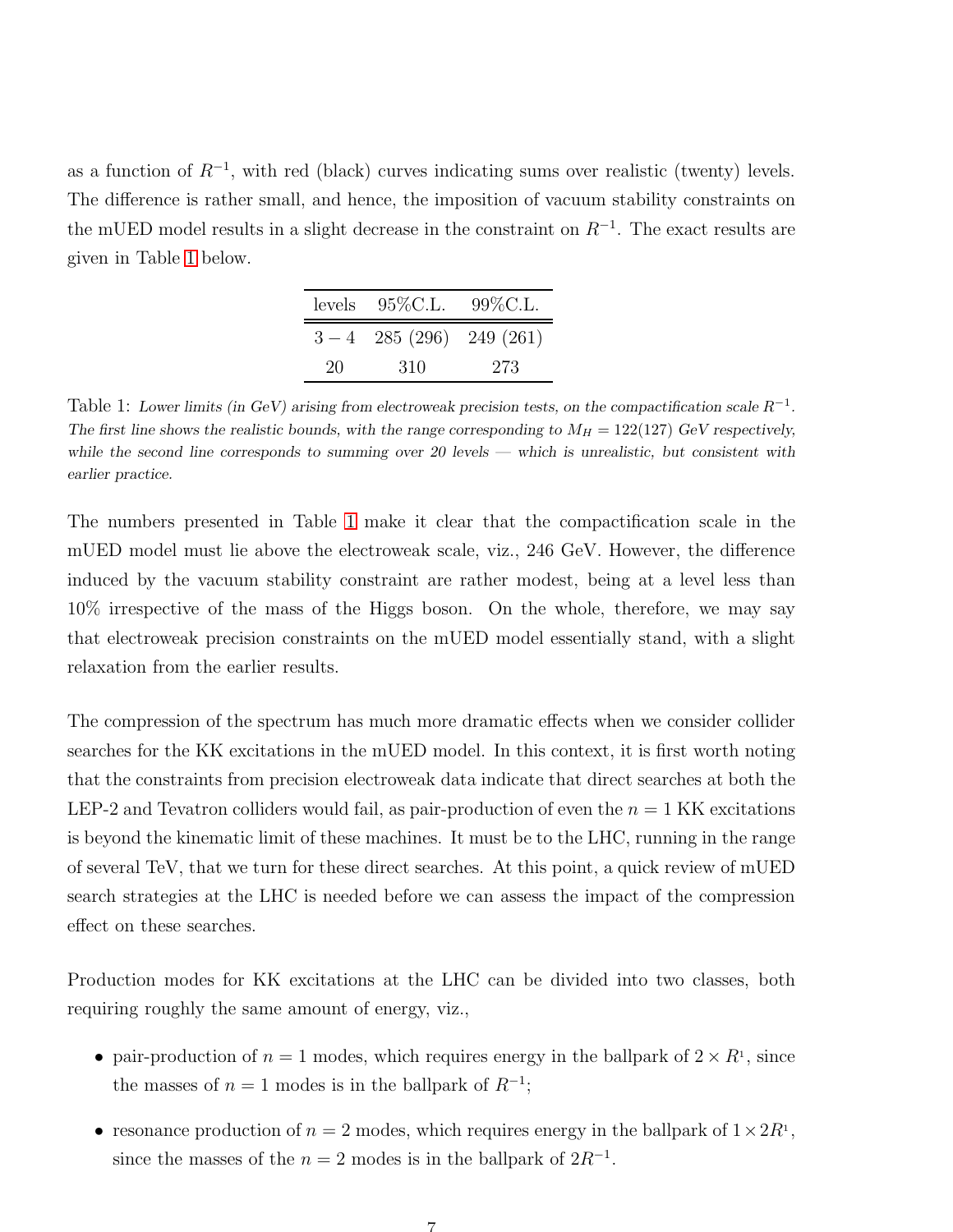mUED searches based on the first of these, namely pair-production of  $n = 1$  states, are very reminiscent of searches for supersymmetry, resulting in the appellation 'bosonic supersymmetry' for the mUED model. The principal modes for such pair production involve the strongly-interacting  $n = 1$  states and are

<span id="page-8-2"></span>
$$
pp \to \begin{cases} g_1 + g_1 \\ q_1 + \bar{q}_1 \\ g_1 + q_1(\bar{q}_1) \end{cases} \tag{3}
$$

where  $q$  stands for any quark flavour, either singlet or doublet, with the top quark included if it is kinematically possible. The  $g_1$  will always decay as

$$
g_1 \rightarrow \begin{cases} q + \bar{q}_1 \\ q_1 + \bar{q} \end{cases} \tag{4}
$$

with a hadronic jet arising from the q or  $\bar{q}$ , as the case may be. Obviously, since the gluon coupling is vectorlike, equal numbers of doublet  $q_{1L}$  and singlet  $q_{1R}$  states will be produced. Decays of these  $q_1$  states involve more channels, viz.,

<span id="page-8-0"></span>
$$
q_{1L} \rightarrow \begin{cases} q + \gamma_1 \\ q + Z_1^0 \rightarrow q + \ell^{\pm} + \ell_1^{\mp} \rightarrow q + \ell^{\pm} \ell^- + \gamma_1 \\ q' + W_1^{\pm} \\ \rightarrow W^{\pm} + \gamma_1 \rightarrow \ell^{\pm} + \nu(\bar{\nu}) + \gamma_1 \\ \rightarrow q\bar{q} + \gamma_1 \\ \rightarrow \nu(\bar{\nu}) + \ell_1^{\pm} \rightarrow \nu(\bar{\nu}) + \ell^{\pm} + \gamma_1 \\ \rightarrow \ell^{\pm} + \nu_1(\bar{\nu}_1) \rightarrow \nu(\bar{\nu}) + \ell^{\pm} + \gamma_1 \end{cases} (5)
$$

and

<span id="page-8-1"></span>
$$
q_{1R} \to \begin{cases} q + \gamma_1 \\ q + Z_1^0 \to q + \ell^{\pm} + \ell_1^{\mp} \to q + \ell^{\mp} \ell^- + \gamma_1 \end{cases} (6)
$$

with the final states in Eqn. [5](#page-8-0) being, from top to bottom, hadronic jet plus missing  $E_T$ (MET), hadronic jet plus dilepton plus MET, single lepton plus MET, pair of jets plus MET, single slepton plus MET, single lepton plus MET; while the final states in Eqn. [6](#page-8-1) are, from top to bottom, hadronic jet plus missing  $E_T$  (MET) and hadronic jet plus dilepton plus MET. Here we must remember that the number of jets is only a rough estimate, since jets can always split and/or merge during the fragmentation process.

When we consider all the possible cascade decays of the pair of  $q_1, g_1$  states produced, it is obvious that the final states will always involve  $(a)$  large missing transverse energy (MET),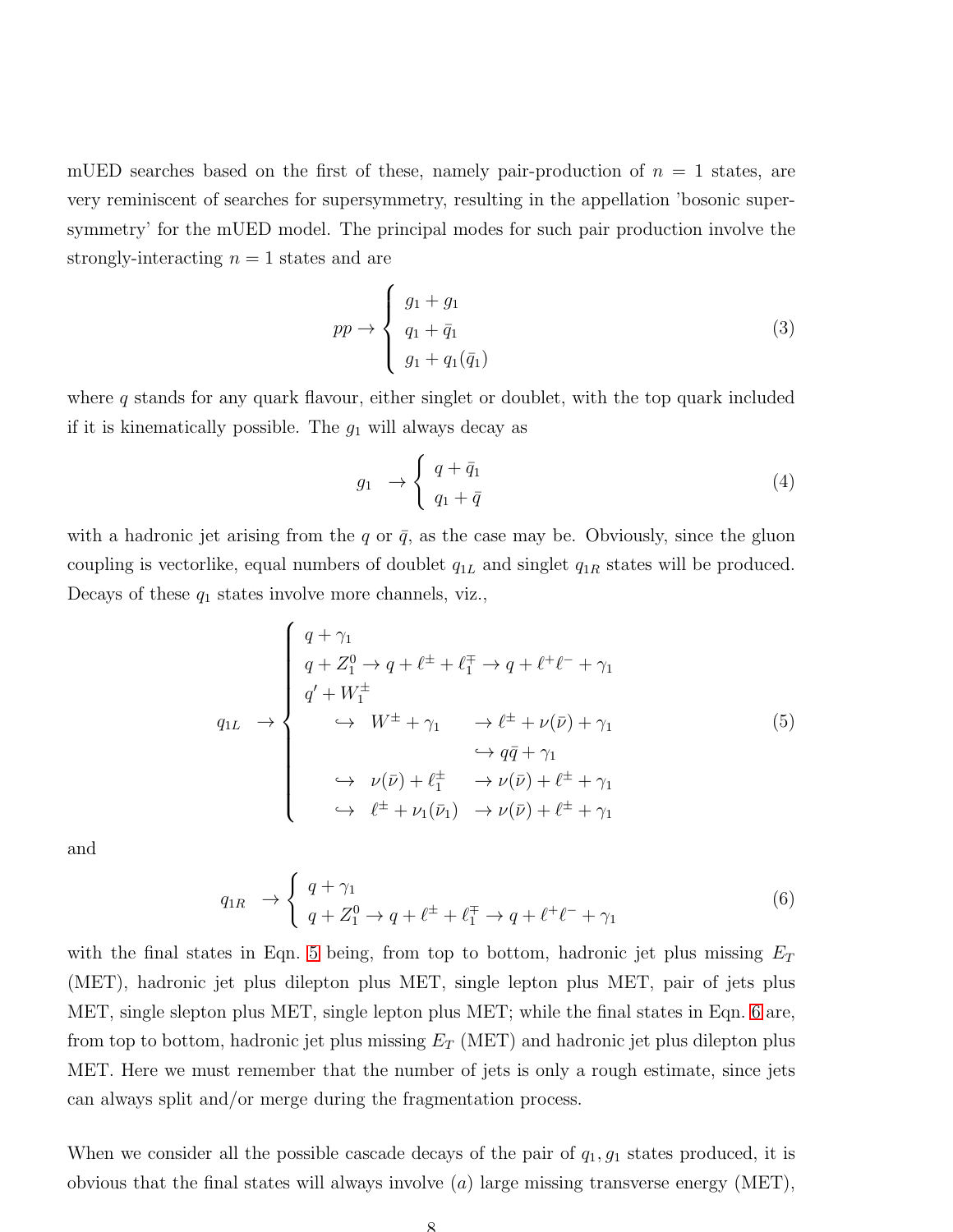and  $(b)$  an indeterminate but limited number of hard leptons and jets — where the word 'hard' is used not so much in the usual sense of large transverse momentum  $(p_T)$  but more to distinguish these from 'soft' leptons and jets produced during fragmentation. The reason for this last caveat is that the transverse momentum carried by these arises almost wholly from the mass difference between the parent and daughter states, which, in a compressed mUED mass spectrum, is not very large. The question then arises as to whether these leptons and hadronic jets can clear the minimum  $p_T$  cuts employed in mUED searches. To study, this, it is clear that the relevant mass differences, with the corresponding states, are

1. jet:  $M(q_1) - M(q_1)$ , or,  $M(q_1) - M(\gamma_1)$ , or,  $M(q_1) - M(W_1)/M(Z_1)$ ; 2. lepton:  $\frac{1}{2}[M(Z_1) - M(\ell_1)],$  or,  $\frac{1}{2}[M(W_1) - M(\gamma_1)],$  or,  $M(\ell_1) - M(\gamma_1)$ .

We must note that these mass differences form approximate upper bounds on the transverse momentum  $p_T$ ; for most events the actual  $p_T$  value is lower. We also note in passing that though we will present mass differences for the choice  $q_1 = u_{1L}$ , there will be very little change if any of the others is chosen.

One of the most important results of having a compressed spectrum is that for a given value of  $R^{-1}$ , the masses of the  $q_1$  and  $g_1$  states are lighter than before, and hence, these would be produced more copiously at the LHC. To illustrate this, as well as the upper bounds on jet and lepton  $p_T$ , we have plotted, in Figure [4,](#page-10-0) the total production cross-sections at the 14(7) TeV LHC for the processes listed in Eqn. [3](#page-8-2) versus the mass differences

- (a)  $M(g_1) M(q_1);$
- (b)  $M(q_1) M(\gamma_1);$
- (c)  $\frac{1}{2}[M(W_1) M(\gamma_1)];$
- (d)  $M(\ell_1) M(\gamma_1)$ .

In every plot, the solid (broken) lines indicate a Higgs boson mass of 127 (122) GeV, while the colour red(blue) corresponds to 14 (7) TeV. The value of  $R^{-1}$  varies from 300 GeV to several TeV as we proceed downwards along each line. Cross-sections obviously tend to decrease as the Higgs boson mass increases, and this is accentuated at larger values of  $R^{-1}$ .

A striking feature of the plots shown in Figure [4](#page-10-0) is the fact that the raw cross-sections for production of  $n = 1$  particles can be very large – several nanobarns for low values of  $R^{-1}$ , but fall rapidly as  $R^{-1}$  increases. This is not surprising, for after all, it is known that the  $t\bar{t}$ production cross-section is close to a nanobarn, and the heavy  $q_1$  states are, after all, very similar to top quarks. For the same reason, however,  $t\bar{t}$  production could be an irreducible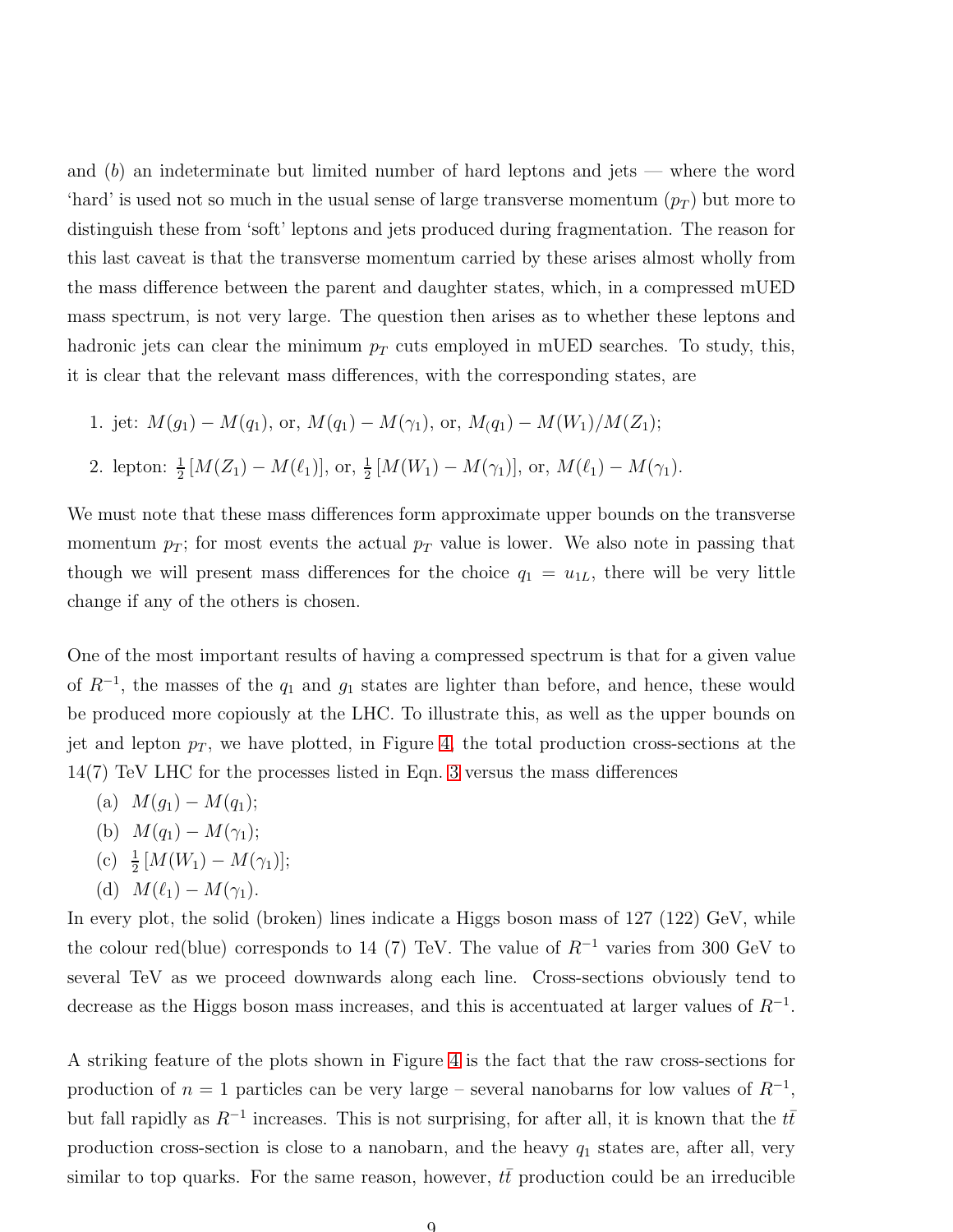

<span id="page-10-0"></span>Figure 4: Cross-sections for  $g_1$  and  $q_1$  pair production (see Eqn. [\(3\)](#page-8-2)) at the LHC, versus various mass differences as labelled corresponding to the maximum energies of  $(a, b)$  jets,  $(c)$  jets and leptons, and (d) leptons, arising in the cascade decays of  $n = 1$  KK resonances. Solid (broken) lines correspond to  $M_H$  = 127 (122) GeV, while the colours red(blue) correspond to  $\sqrt{s}$  = 14 (7) TeV respectively.

background to mUED signals, since the top quark and its anti-quark are known to decay to leptons, hadronic jets and large MET. In, fact, to get rid of the  $t\bar{t}$  and other SM backgrounds, including the enormous QCD background, it is usual to impose some minimum cuts on the  $p_T$  of these final states. This, we shall see, will deeply affect the kind of searches we are now considering. For, as the plots in Figure [4](#page-10-0) show, the  $p<sub>T</sub>$  of the final states leptons and jets is severely limited by the small mass differences in the compressed spectrum. As a result,  $p_T$ cuts imposed to remove SM backgrounds will also remove substantial portions of the mUED signals. In fact, the low cross-sections for  $\sqrt{s} = 7$  TeV, illustrated in Figure [4,](#page-10-0) lead us to believe that we must look to the 14 TeV option to see any viable signal.

Let us consider the mUED signals in some more detail. If we go by the analogy of supersym-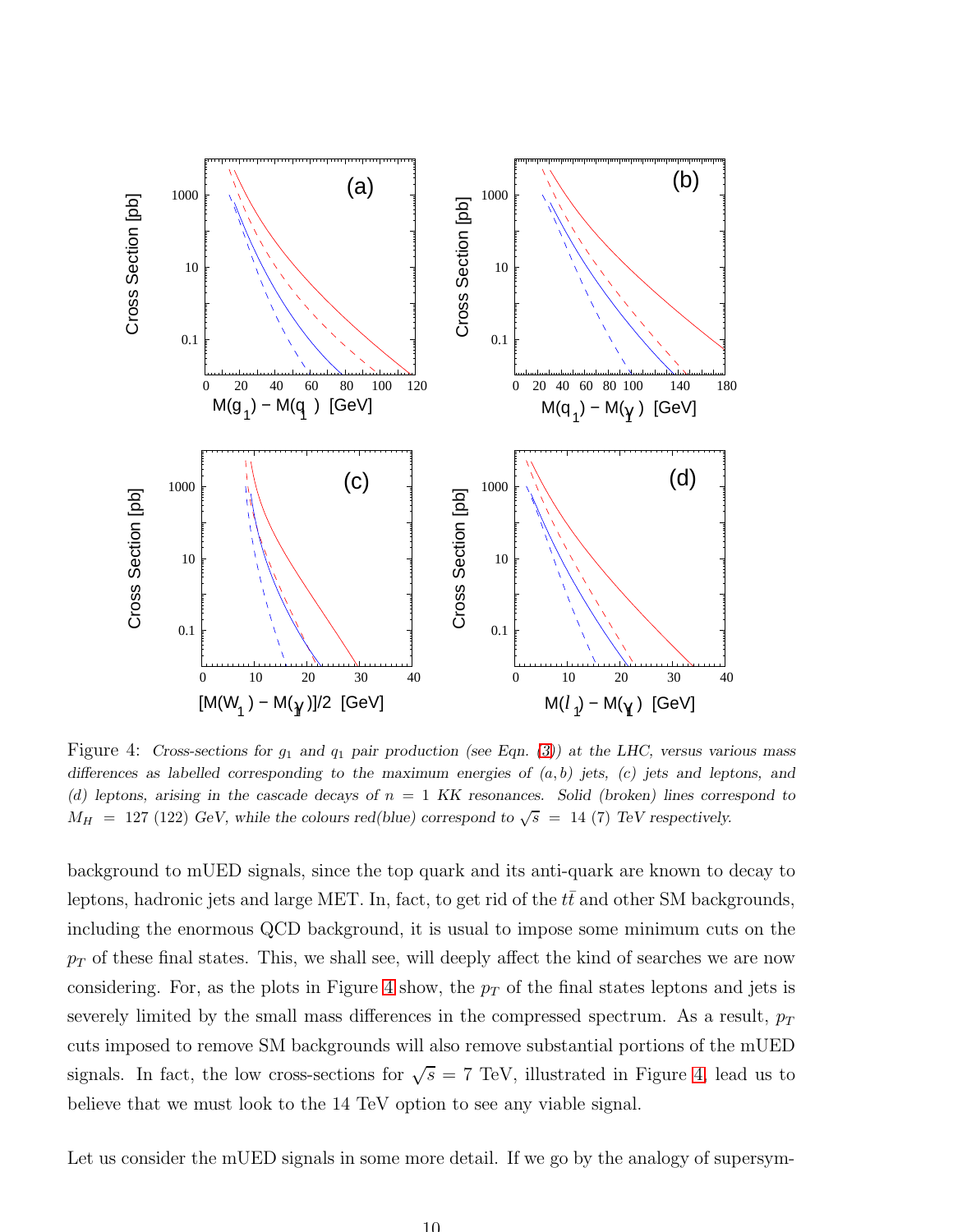metry, the most promising final state should be multiple jets and large missing transverse energy (MET). Typical  $p_T$  triggers for multi-jet plus MET signals in supersymmetric models generally lie at the level of 50 to 100 GeV, and it is clear from Figure [4](#page-10-0)  $(a)$  and  $(b)$  that the mUED signal events would be able to clear such trigger requirements only for larger values of R<sup>−</sup><sup>1</sup> , where the cross-sections are rather small. However, if the trigger requirements are relaxed in a low- $p_T$  search, the situation does not improve substantially, for then the SM backgrounds become intractable. To make matters concrete, we carry out a Monte Carlo simulation of the signal with multiple jets and MET at  $\sqrt{s} = 14$  TeV, using the well-known Monte Carlo event generator PYTHIA [\[15\]](#page-17-4), for  $R^{-1} = 500$  GeV, with weak and strong kinematic criteria as follows:

C0: only lepton veto;

- C1: lepton veto,  $p_T^J \ge 20 \text{ GeV}$  and  $E_T \ge 30 \text{ GeV}$ ;
- C2: lepton veto,  $p_T^J \ge 50 \text{ GeV}, E_T \ge 100 \text{ GeV}.$

| han 10 GeV. Our results are given in Table 2 below. |  |  |                                                                                                    |  |  |  |
|-----------------------------------------------------|--|--|----------------------------------------------------------------------------------------------------|--|--|--|
| cuts                                                |  |  | model $\leq 2$ jets + $\not{E_T}$ 3 jets + $\not{E_T}$ 4 jets + $\not{E_T}$ > 4 jets + $\not{E_T}$ |  |  |  |
| C <sub>0</sub>                                      |  |  | mUED $116.9 (97.4) 66.6 (63.4) 44.2 (41.5) 37.9 (43.8)$                                            |  |  |  |

The 'lepton veto' requires the absence of isolated leptons with transverse momentum greater than 10 GeV. Our results are given in Table [2](#page-11-0) below.

| C1 | mUED            | 86.4 (74.8) | $55.0(53.3)$ 39.1 (36.9) |            | 35.6 $(40.8)$ |
|----|-----------------|-------------|--------------------------|------------|---------------|
|    | $SM (t\bar{t})$ | 2.9         | 7.4                      | 12.3       | 23.3          |
|    | SM (QCD)        | 1432.4      | 1386.3                   | 850.1      | 612.5         |
| C2 | mUED            | 4.56(3.12)  | 1.08(1.4)                | 0.58(0.67) | 0.16(0.31)    |
|    |                 |             |                          |            |               |

<span id="page-11-0"></span>Table 2: The mUED signal in pb corresponding to  $R^{-1} = 500 \text{ GeV}$  and  $M_H = 122$  (127) GeV and SM backgrounds in the multi-jets  $+$  MET channels at the 14 TeV LHC, showing the effect of selection criteria defined by (C0) only lepton veto; (C1) lepton veto,  $p_T^J \ge 20 \text{ GeV}, E_T \ge 30 \text{ GeV}$ ; (C2) lepton veto,  $p_T^J \ge 50 \text{ GeV}, E_T \ge 100 \text{ GeV}.$  All detection efficiencies are assumed to be unity.

It is clear from Table [2](#page-11-0) that, irrespective of the exact mass of the Higgs boson, the mUED signal is at the level of a couple of hundred picobarns. This may appear sizeable, but it is not really so when we consider the SM backgrounds, of which we have presented just two, viz.  $tt$  production, and QCD production of jets and MET. Merely taking these two signals adds up to a few *nanobarns*, against which there is no hope of discerning the mUED signals. We can, of course, reduce the SM background by imposing more stringent kinematic cuts on the jets as well as on the MET. However, these will prove more deadly for the tenuous signal than for the background. For example, imposing  $p_T^J \geq 50$  GeV and requiring MET greater than 100 GeV effectively reduces the signal by one, or even two, orders of magnitude,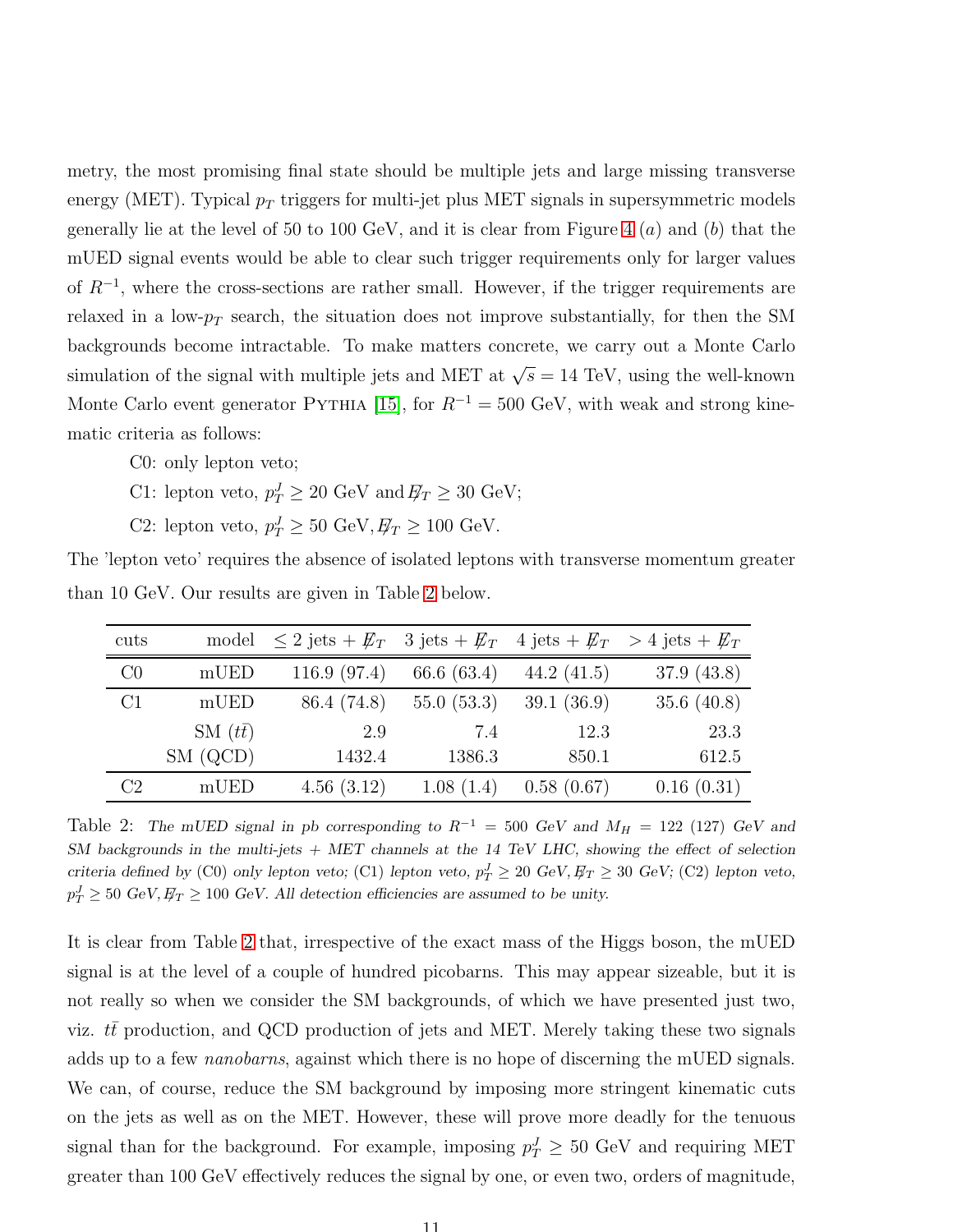thereby offsetting any advantage to be gained by imposing stricter kinematic criteria on the background. One may safely conclude, therefore, that even though  $n = 1$  KK states will be copiously produced at the LHC, it will be very difficult to isolate them from the background, in the multi-jets plus MET channel.

Recently, a combination of event shape variables has been used rather effectively [\[17\]](#page-17-5) to reduce the SM backgrounds to the signal with multiple jets and MET. This has proved very successful for searches for supersymmetry, where the final state jets are hard and there is considerable MET. An allied study [\[18\]](#page-17-6) of mUED signals using the same technique claims that this can be effectively used to search for mUED in the jets plus MET channel. However, we note that the success of this technique depends rather crucially on the 'hardness" of the jets, and Ref. [\[18\]](#page-17-6) achieves this by taking  $\Lambda R = 10$  and 40. We suspect that if the same analyses were to be re-done using the correct values of  $\Lambda R$  as presented in this article, the result would prove as disappointing as that for conventional searches described above.

We now turn to leptonic signals for mUED. Naively, a glance at Figure [4](#page-10-0) would make matters seem very gloomy for such signals, since the  $p<sub>T</sub>$  of the leptons, whose upper bounds correspond to the abscissa in Figure [4](#page-10-0)  $(c)$  and  $(d)$ , rises above the trigger level of 20 GeV only when the cross-section falls to very low values. However, if the trigger level is reduced to, say, 10 GeV, the mUED signal will be less affected, but will now have to compete with SM backgrounds involving soft leptons arising from electroweak sources as well as hadronic decays inside jets. It is difficult to guess what will happen without performing a detailed study, and hence, we have again performed a simulation of the multi-lepton signals at  $\sqrt{s} = 14$  TeV, using PYTHIA, for  $R^{-1} = 500 \text{ GeV}$ , and imposing various kinematic criteria:

C1:  $p_T^{\ell} \ge 10 \text{ GeV}, E_T \ge 20 \text{ GeV};$ 

C2:  $p_T^{\ell} \ge 20 \text{ GeV}, E_T \ge 30 \text{ GeV};$ 

C3:  $p_T^{\ell} \ge 20 \text{ GeV}, E_T \ge 50 \text{ GeV};$ 

C4: 10 GeV  $\leq p_T^{\ell} < 25$  GeV, 10 GeV  $\leq \mathbb{F}_T < 25$  GeV.

Our results are illustrated in Table [3.](#page-13-0)

A close study of Table [3](#page-13-0) reveals the following features. Focussing on the mUED signal, it is clear that one may expect reasonably large cross-sections for signals with leptons, jets and MET, with lepton multiplicities of 1, 2 and 3, but a somewhat diminished probability of producing 4 leptons. This is easy to motivate from the decay chains listed in Eqns. [5](#page-8-0) and [6.](#page-8-1) However, the application of even so gentle a kinematic selection criterion as  $C1: p_T^{\ell} \geq 10 \text{ GeV}$ ,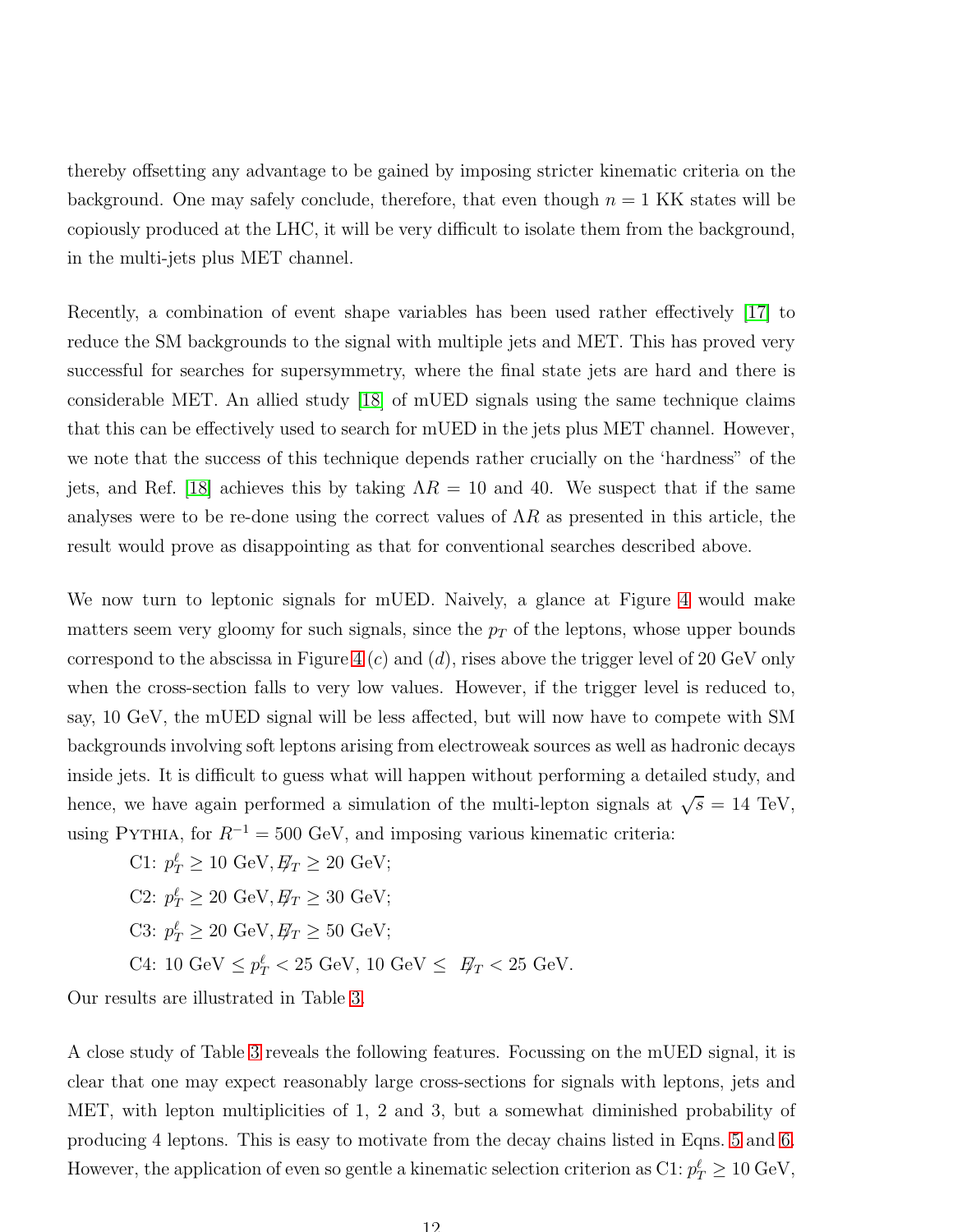$\not\!\!E_T \geq 20$  GeV leads to a considerable diminution of the signal in all channels except the one with a single lepton where the numbers are obviously not competitive with the SM backgrounds shown immediately below, which arise mainly from the production and decay of  $W, Z$  states, with or without associated jets, from tt production, and from QCD jets, which generate a hard isolated lepton only once in a few millions, but nevertheless form a substantial background because of the enormous cross-section for QCD processes. The QCD background is negligible for the case of two or more leptons, but there is a large background to dileptons from electroweak processes including the  $t\bar{t}$  decays.

|                |                     |               | $1\ell + \text{jets} + \cancel{E}_T$ $2\ell + \text{jets} + \cancel{E}_T$ |               | $3\ell + \text{jets} + \cancel{E}_T$ $4\ell + \text{jets} + \cancel{E}_T$ |
|----------------|---------------------|---------------|---------------------------------------------------------------------------|---------------|---------------------------------------------------------------------------|
| cuts           | model               | $\sigma$ (pb) | $\sigma$ (pb)                                                             | $\sigma$ (fb) | $\sigma$ (fb)                                                             |
| C1             | mUED                | 76.6(81.8)    | 10.39(11.9)                                                               | 725.3(1002.0) | 54.0 $(67.2)$                                                             |
|                | SM $(EW, t\bar{t})$ | 62758.0       | 5041.9                                                                    | 90.8          | 3.5                                                                       |
|                | SM (QCD)            | 30420.0       | 0.0091                                                                    |               |                                                                           |
| C <sub>2</sub> | mUED                | 11.56(14.3)   | 0.43(0.7)                                                                 | 14.1 $(7.0)$  | 1.1(0.9)                                                                  |
|                | SM $(EW, t\bar{t})$ | 52612.7       | 3884.2                                                                    | 77.2          | 2.3                                                                       |
| C <sub>3</sub> | mUED                | 9.47(11.2)    | 0.31(0.5)                                                                 | 14.0(3.5)     | 7.1 $(0.4)$                                                               |
|                | SM $(EW, t\bar{t})$ | 52612.7       | 3884.2                                                                    | 77.2          | 2.3                                                                       |
| C <sub>4</sub> | mUED                | 10.35(9.5)    | 1.27(1.4)                                                                 | 54.5(91.4)    | 2.0(11.3)                                                                 |
|                | SM $(EW, t\bar{t})$ | 16434.1       | 892.1                                                                     | 0.5           | 0.1                                                                       |

<span id="page-13-0"></span>Table 3: The mUED signal corresponding to  $R^{-1} = 500 \text{ GeV}$  and  $M_H = 122$  (127) GeV and SM backgrounds in the multi-lepton  $+$  jets  $+$  MET channels at the 14 TeV LHC, showing the effect of selection criteria defined by (C1)  $p_T^{\ell} \ge 10$  GeV,  $E_T \ge 20$  GeV; (C2)  $p_T^{\ell} \ge 20$  GeV,  $E_T \ge 30$  GeV; (C3)  $p_T^{\ell} \ge 20$  GeV,  $E_F \geq 50$  GeV; (C4)  $10 \text{ GeV} \leq p_T^{\ell} < 25 \text{ GeV}$ ,  $10 \text{ GeV} \leq E_T < 25 \text{ GeV}$ . All detection efficiencies are assumed to be unity.

Very different from the case of one or two leptons are the two columns on the right of Table [3.](#page-13-0) Here, the trilepton and quadrilepton signals stand out clearly over the backgrounds, when the milder selection criteria C1 and C4 are taken (the converse is the case when we take more conventional criteria as in C3 and C4). For the trilepton signal, the signal will be substantial even in the early runs of the 14 TeV LHC upgrade; for the quadrilepton signal, the signal is more modest, and will require perhaps a year or two to show up in enough numbers to come to any definite conclusion. .

Searches for the mUED model at the LHC will, therefore, clearly have to wait a few years before any conclusion can be reached. Noting that all our results are pertinent to a comparatively low  $R^{-1} = 500 \text{ GeV}$ , a negative result will only push up the lower bound on  $R^{-1}$  to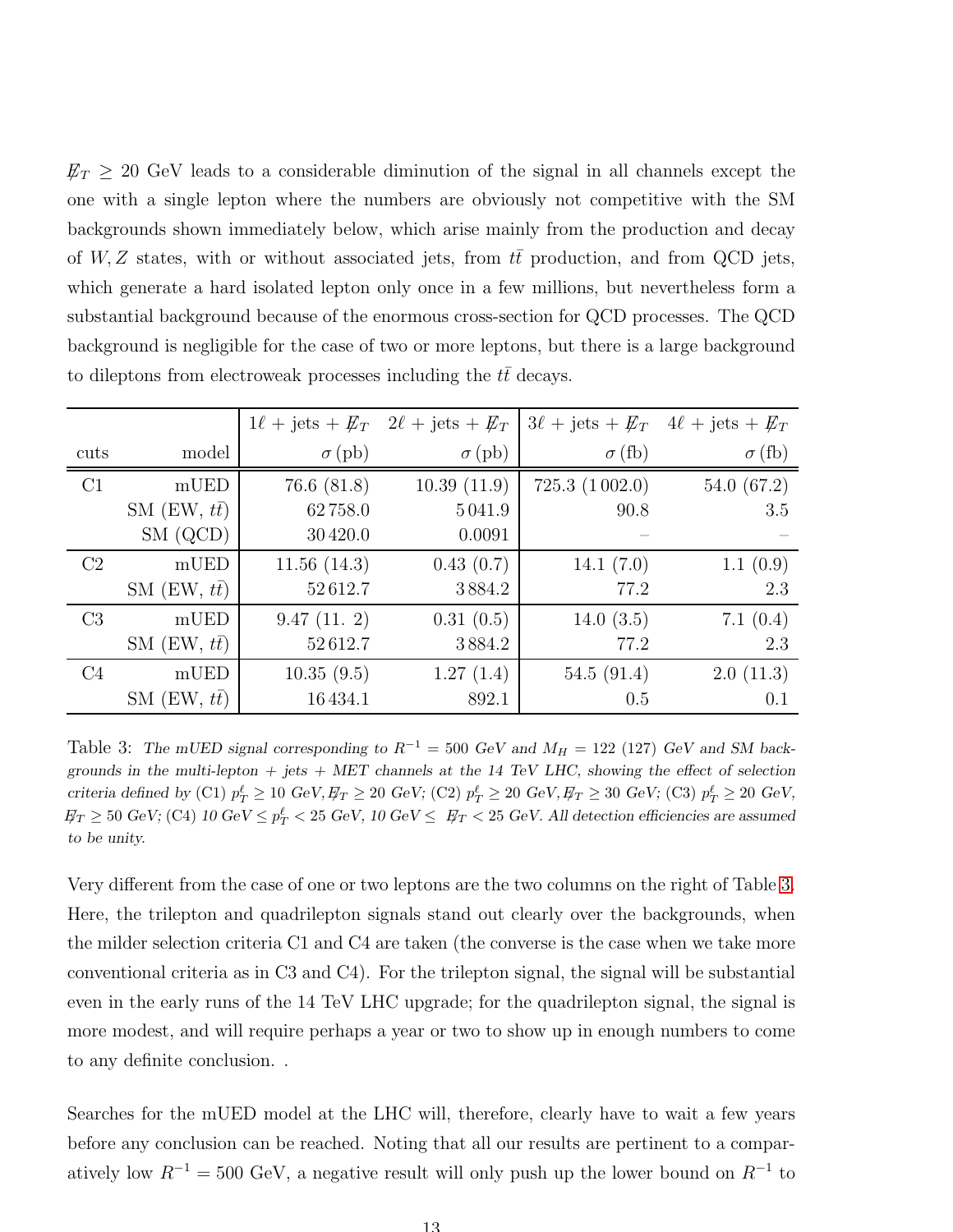a higher value, perhaps eventually in the ballpark of 1.5 TeV. On the other hand a positive signal will hardly be distinguishable from those of a supersymmetric model with a similarly compressed spectrum. It may be mentioned in passing that it has been claimed [\[19\]](#page-17-7) that the multiplicity of accompanying jets can be used as a discriminant between the mUED and supersymmetric models. Such claims are, however, based on studies with a less compressed spectrum and much more stringent kinematic cuts on the leptons, accompanying jets, and MET. Their applicability to a compressed mass spectrum as considered in this work is, therefore, an open question.

Another way to easily distinguish mUED signals from supersymmetric ones involves looking for the  $n = 2$  KK excitations. Here, however, the situation is really gloomy. Once again, the spectrum will be compressed – at the same relative level as that for  $n = 1$  states, though the splitting would be roughly double that for  $n = 1$  states. Referring to Figure [2,](#page-5-0) we see that for  $R^{-1} = 1$  TeV, we can expect a  $\gamma_2$  of mass around 2.0 TeV, a  $W_2$  and a  $Z_2$  of mass around 2.08 TeV and a  $g_2$  of mass around 2.22 – 2.26 GeV. These states can be produced singly as resonances in quark or gluon fusion, and can be detected through their subsequent decay into  $\ell^+\ell^-$  pairs [\[16\]](#page-17-8) or  $t\bar{t}$  pairs [\[20\]](#page-17-9).

Compression of the mass-spectrum does not really matter for the single production of resonances, but in such studies, what really matters is the coupling of the resonance to the partons, which is achieved through KK number-violating operators generated at the oneloop level. Obviously, such couplings, like the mass-splitting, will be seriously affected by the number of KK levels over which the loop momentum is summed. An estimate of this effect may be obtained from Figure 2 of Ref. [\[20\]](#page-17-9), where the sum over 5 KK levels may be taken to closely approximate the effect of the sum over 3–4 levels induced by the vacuum stability condition. At a rough estimate, the result of the lower number of KK levels summed leads to a reduction of the couplings of the  $g_1$  to partons by a factor around 4 to 5, i.e. a reduction in the resonant cross-section by a factor around 20. If we apply this to the results shown (for  $\Lambda R = 20$ ) in Figure 6 of Ref. [\[20\]](#page-17-9), the nice resonances shown therein shrink to levels which are smaller even than the  $1\sigma$  fluctuation in the  $t\bar{t}$  background from the SM. As the relevant plot already assumes a luminosity of 100 fb<sup>−</sup><sup>1</sup> at 14 TeV, it is more-or-less obvious that  $g_2$  resonances, like the  $n = 1$  cascade products, will be lost against the SM backgrounds. A similar argument may be applied to  $\gamma_2$  and  $Z_2$  resonances, decaying to  $e^+e^-$  and  $\mu^+\mu^-$  pairs, illustrated in Figure 9 of Ref. [\[16\]](#page-17-8). In this case, the reduction in the coupling is by a factor around 10 rather than 20, but this will still leave barely one or two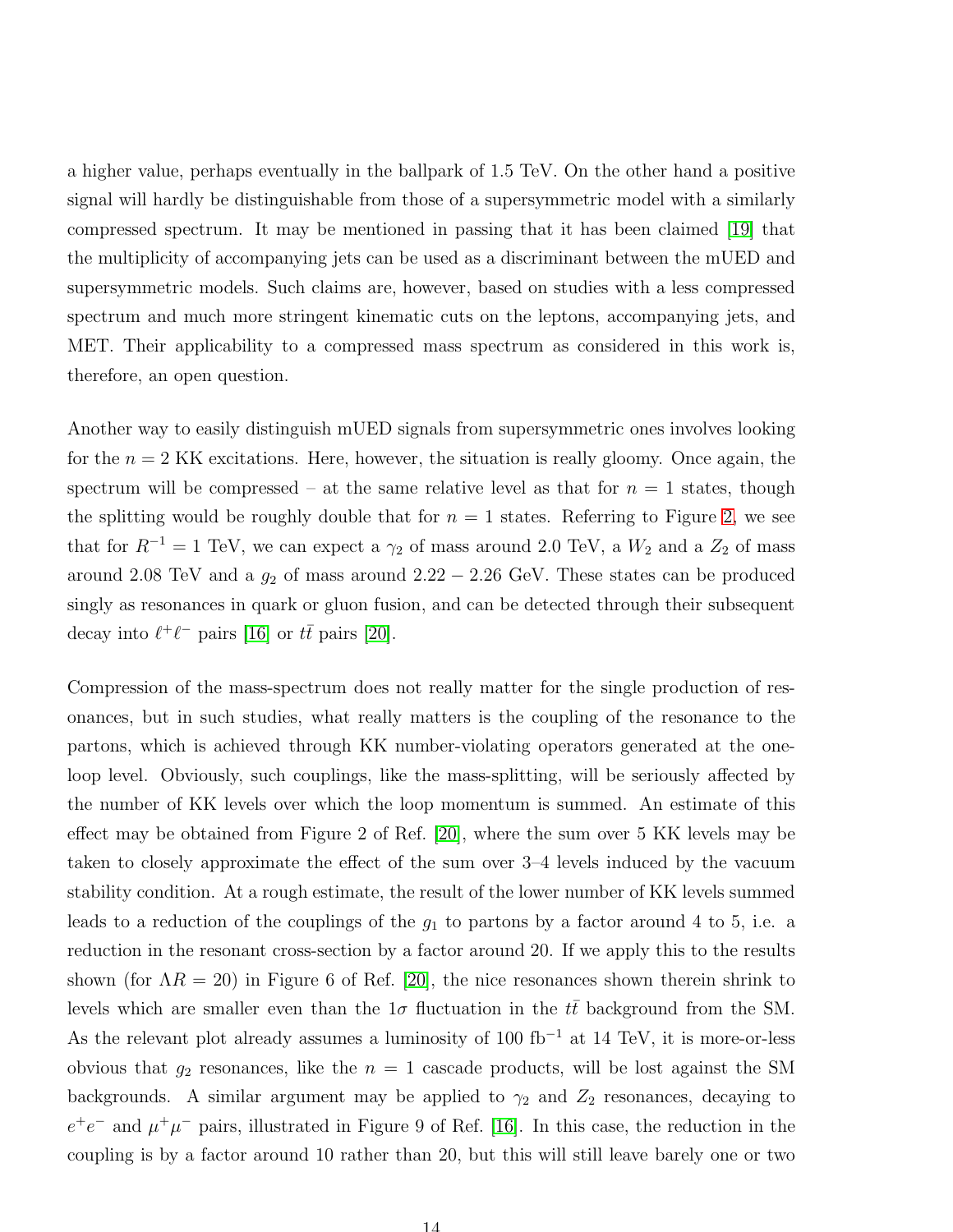signal events to be discovered in 100 fb<sup>-1</sup> of data, against a background in the ballpark of  $10 - 20$  events. Thus, the search for  $n = 2$  states seems to be another issue without hope.

It is quite clear, therefore, that if a Higgs boson is discovered in the now-relevant mass range of 122 − 127 GeV, this will immediately render sterile all prospects of finding mUED signals at the LHC, except in the trilepton and quadrilepton channels — where they will be indistinguishable from a class of models with supersymmetry. One can, then ask the legitimate question whether it is better worth looking for such signals at the proposed International Linear Collider (ILC), where  $e^+e^-$  pairs will collide at energies of 500 GeV or 1 TeV. Indeed  $e^+e^-$  colliders are known to be much cleaner as regards SM backgrounds, and this might make it easier to find the elusive mUED signals and try to distinguish them from supersym-metry signals [\[21\]](#page-17-10). Of course, the bounds on  $R^{-1}$  arising from electroweak precision tests tell us that we cannot expect to produce KK excitations in the 500 GeV run. At the 1 TeV run, searches for  $n = 2$  resonances excited by 'return to the Z'-type effects due to ISR and beamstrahlung could result in narrow resonances in dilepton channels [\[21\]](#page-17-10), but these cannot survive the order-of-magnitude reduction in coupling described above. For  $n = 1$  states, a detailed study made in the context of the 4 TeV CLIC machine [\[22\]](#page-17-11) shows that to detect signals with leptons and missing energy, one requires a minimum of 50 GeV of MET, which cannot be achieved through  $n = 1$  KK mode decays involving leptons. Prospects may be better for the signal arising from

$$
e^{+}e^{-} \to q_1 + \bar{q}_1 \to (q + \gamma_1) + (\bar{q} + \gamma_1)
$$
\n(7)

which involves two jets and MET. Here the SM backgrounds may be more tractable than in a hadron collider like the LHC, but a more focussed study is required to confirm this guess [\[23\]](#page-17-12).

In conclusion, then, we have shown that if a light Higgs boson is indeed found at the LHC, the collider phenomenology of a mUED model would be profoundly affected by the low cutoff demanded by the vacuum stability of the model. At the LHC, the  $n = 1$  states will be produced in large numbers, but will decay into soft final states indistinguishable from the QCD and other SM backgrounds, except for weak trilepton and quadrilepton signals with accompanying jets and MET. The  $n = 2$  particles could appear as resonances in dilepton and  $t\bar{t}$  final states, but these may be too weak to appear above the SM backgrounds. For  $n = 2$  states, a similar conclusion will hold at the ILC or CLIC machines, but the dijet plus MET signal has better prospects. If, indeed, the mUED picture of the world is correct, we may have to wait for the upgraded LHC to make the discovery and for the ILC to be up and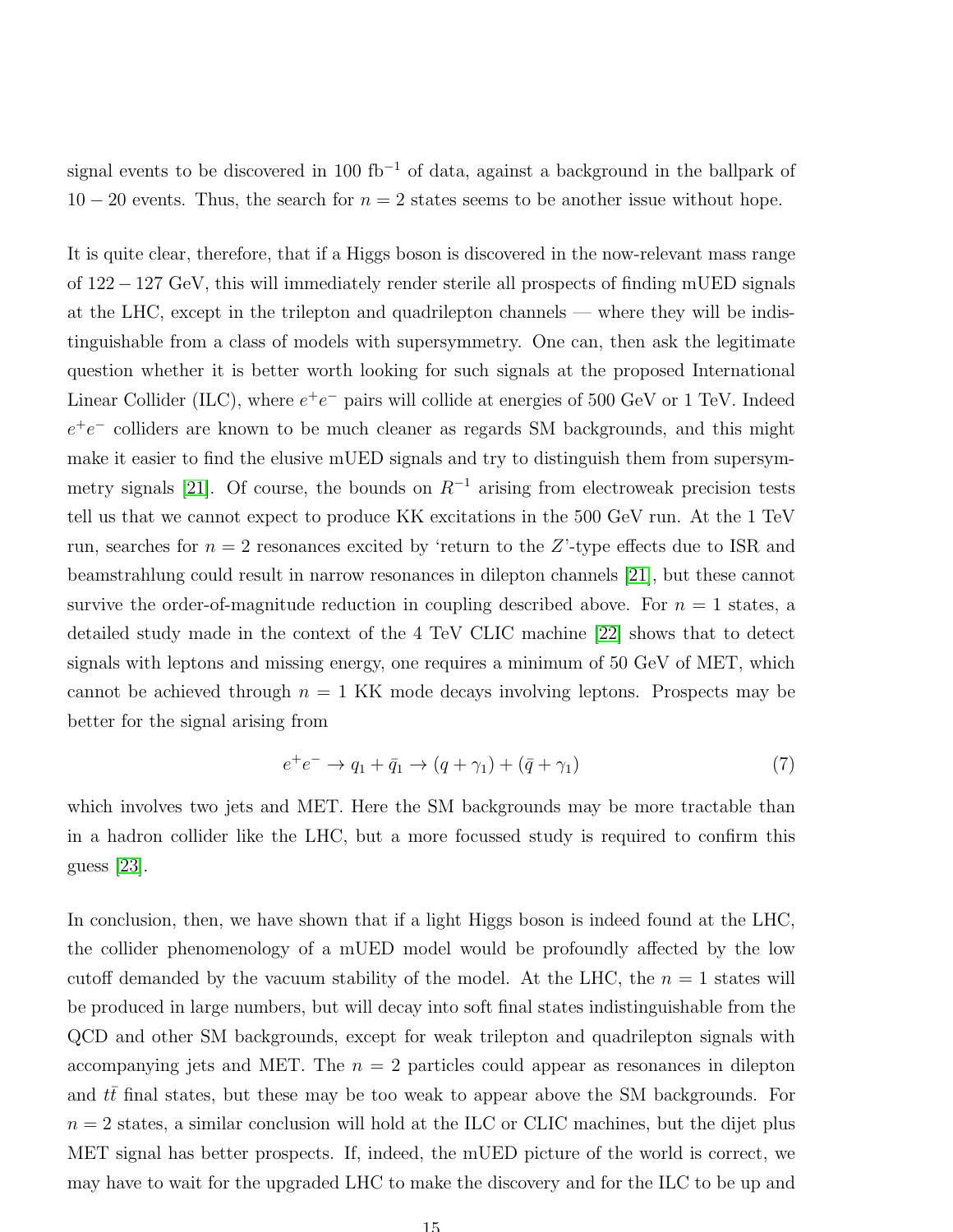running at 1 TeV before we can come to a definite conclusion.

Acknowledgements: The authors would like to thank the organisers of the WHEPP-XII (Mahabaleshwar, India), where this problem was conceived and discussed. AD, whose work is partially supported by the UGC-DRS programme acknowledges computational help from Kirtiman Ghosh. Thanks are also due to Dipan Sengupta (CMS Collaboration) for supplying some of the numbers presented in Table [2,](#page-11-0) to Avirup Shaw for helping to make some of the graphs, and to Shruti Singh for computer support.

## <span id="page-16-0"></span>References

- [1] G. Aad et al (ATLAS Collaboration), Phys. Lett. B716, 1 (2012); S. Chatrchyan et al (CMS Collaboration), Phys. Lett. **B716**, 30 (2012); TEVNPH Working Group (for the CDF, D0 Collaborations), Fermilab preprint FERMILAB-CONF-12-318-E, [arXiv:1207.0449](http://arxiv.org/abs/1207.0449) [hep-ex] (2012).
- <span id="page-16-1"></span>[2] ATLAS Collaboration, ATLAS NOTE ATLAS-CONF-2012-162 and CMS Collaboration, CMS Note CMS PAS HIG-12-045 (results presented at the HCP Conference, Kyoto, 2012).
- <span id="page-16-2"></span>[3] J. Elias-Miro *et al*, Phys. Lett. **B709**, 222 (2012); G. Degrassi, *et al*, JHEP **1208**, 098 (2012); F. Bezrukov, M.Y. Kalmykov, B.A. Kniehl and M. Shaposhnikov, JHEP 1210, 140 (2012); M. Holthausen, K.S. Lim and M. Lindner, JHEP 1202, 037 (2012).
- <span id="page-16-4"></span><span id="page-16-3"></span>[4] S. Alekhin, A. Djouadi and S. Moch, Phys. Lett. B716 214 (2012).
- <span id="page-16-5"></span>[5] T. Appelquist, H.C. Cheng, B.A. Dobrescu, Phys. Rev. D64, 035002 (2001).
- <span id="page-16-6"></span>[6] K.R. Dienes, E. Dudas, T. Gherghetta, Phys. Lett. B436, 55 (1998); Nucl. Phys. **B537**, 47 (1999).
- <span id="page-16-7"></span>[7] G. Bhattacharyya *et al*, Nucl. Phys. **B760**, 117 (2007).
- <span id="page-16-8"></span>[8] M. Blennow *et al*, Phys. Lett. **B712**, 419 (2012).
- <span id="page-16-9"></span>[9] H.-C. Cheng, K.T. Matchev, M. Schmaltz, Phys. Rev. D66, 036005 (2002).
- [10] A.K. Datta, K.C. Kong, K.T. Matchev, New J. Phys. 12, 075017 (2010).